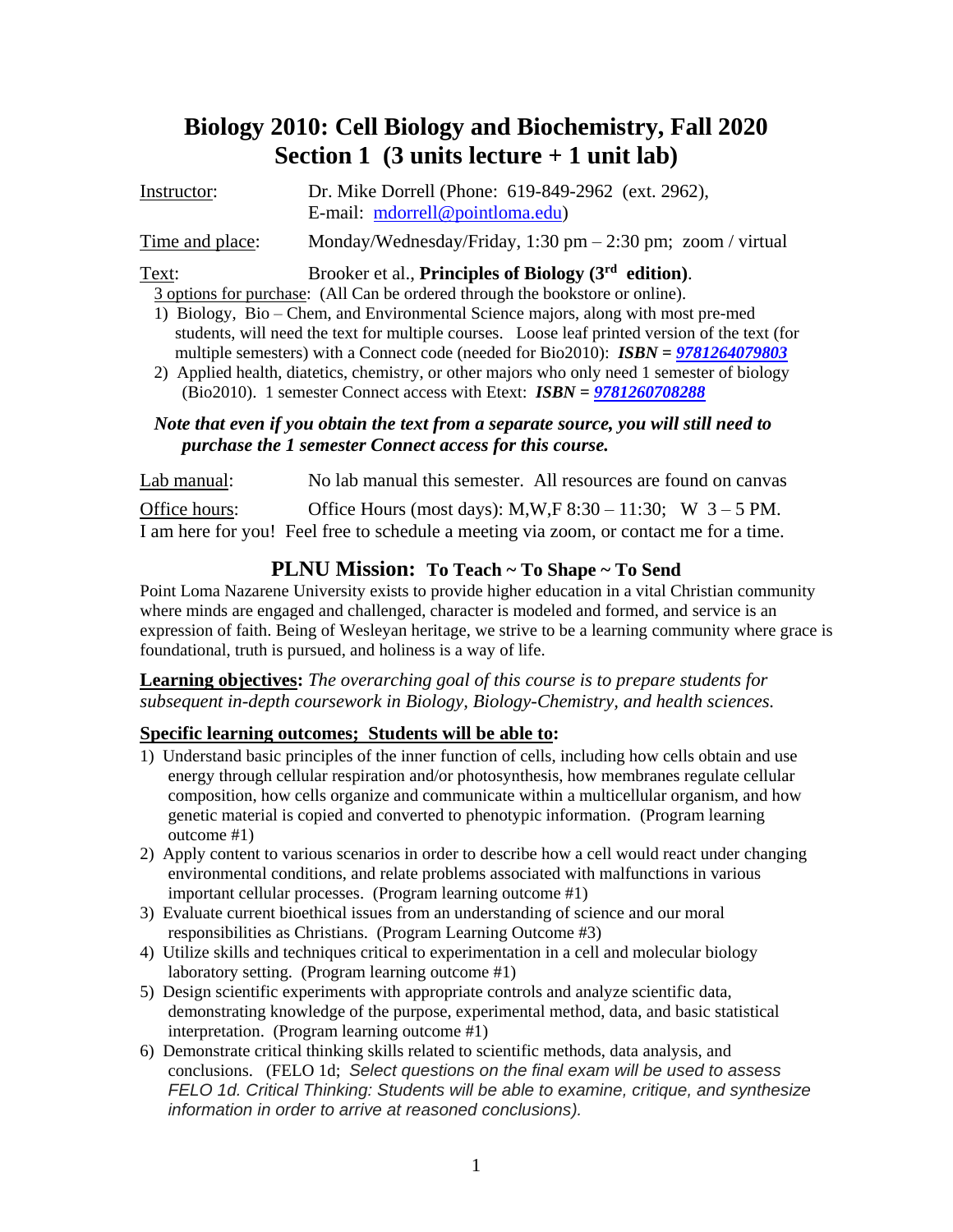**Foundational Explorations Mission**: PLNU provides a foundational course of study in the liberal arts informed by the life, death, and resurrection of Jesus Christ. In keeping with the Wesleyan tradition, the curriculum equips students with a broad range of knowledge and skills within and across disciplines to enrich major study, lifelong learning, and vocational service as Christ-like participants in the world's diverse societies and culture.

#### **Course Description:**

An introduction to the principles of cell biology, molecular biology, and biochemistry. Topics include the chemical basis of life, basic membrane functions and membrane transport, basic metabolic pathways including cellular respiration and photosynthesis, cell division, and expression of the genetic material. Lecture and lab.

#### **Specific content covered:**

- 1) Scientific method (Chapter 1 and laboratory work)
- 2) Basic chemistry of molecular bonding and interactions. (Chapter 2)
	- electronegativity, bond polarity, hydrophobic and hydrophilic properties
	- covalent, hydrogen, ionic, and disulfide bonds, and Van der Waals interactions
- 3) Biological properties of cellular macromolecules (Chapter 3)
	- chemistry of lipids, carbohydrates, proteins, and nucleic acids
	- dehydration reactions / monomer polymerization
	- protein folding and side chain interactions
- 4) Systems biology (Chapter 4, chapter 12)
	- cellular organization / organelle purposes and function
	- protein synthesis and targeting pathways (endomembrane system)
- 5) Cell membranes, cellular compartmentalization, and membrane transport (Chapter 5)
	- selective permeability for diffusion of components across the membrane
	- cellular gradients, membrane proteins, and membrane transport
- 6) Cellular respiration and photosynthesis (Chapters  $6 7$ )
	- properties and functions of enzymes, thermodynamics and energy of activation
	- glycolysis, Citric Acid cycle, and oxidative phosphorylation
	- aerobic and anaerobic respiration
	- Light reactions (cyclic and linear photosynthesis) and the Calvin Cycle
- 7) Cell communication and cell signaling (chapter 8)
	- ligand receptor binding and the concept of threshold
	- intracellular signaling cascades and signal amplification.
- 8) DNA structure and replication (chapter 9)
	- bi-directional replication, Okazaki fragments
	- roles of various enzymes during replication
- 9) Gene expression (Protein synthesis); (Chapter 10)
	- transcription, RNA processing, and translation
	- introduction to mutations
- 10) Mitosis and meiosis (Chapter 14)
	- stages of mitosis and meiosis, and chromosomal movements during each
	- normal cell cycle controls
- 11) Introduction to genetics (Chapter 15)
	- Mendelian and non-Mendelian genetics
	- Principles of inheritance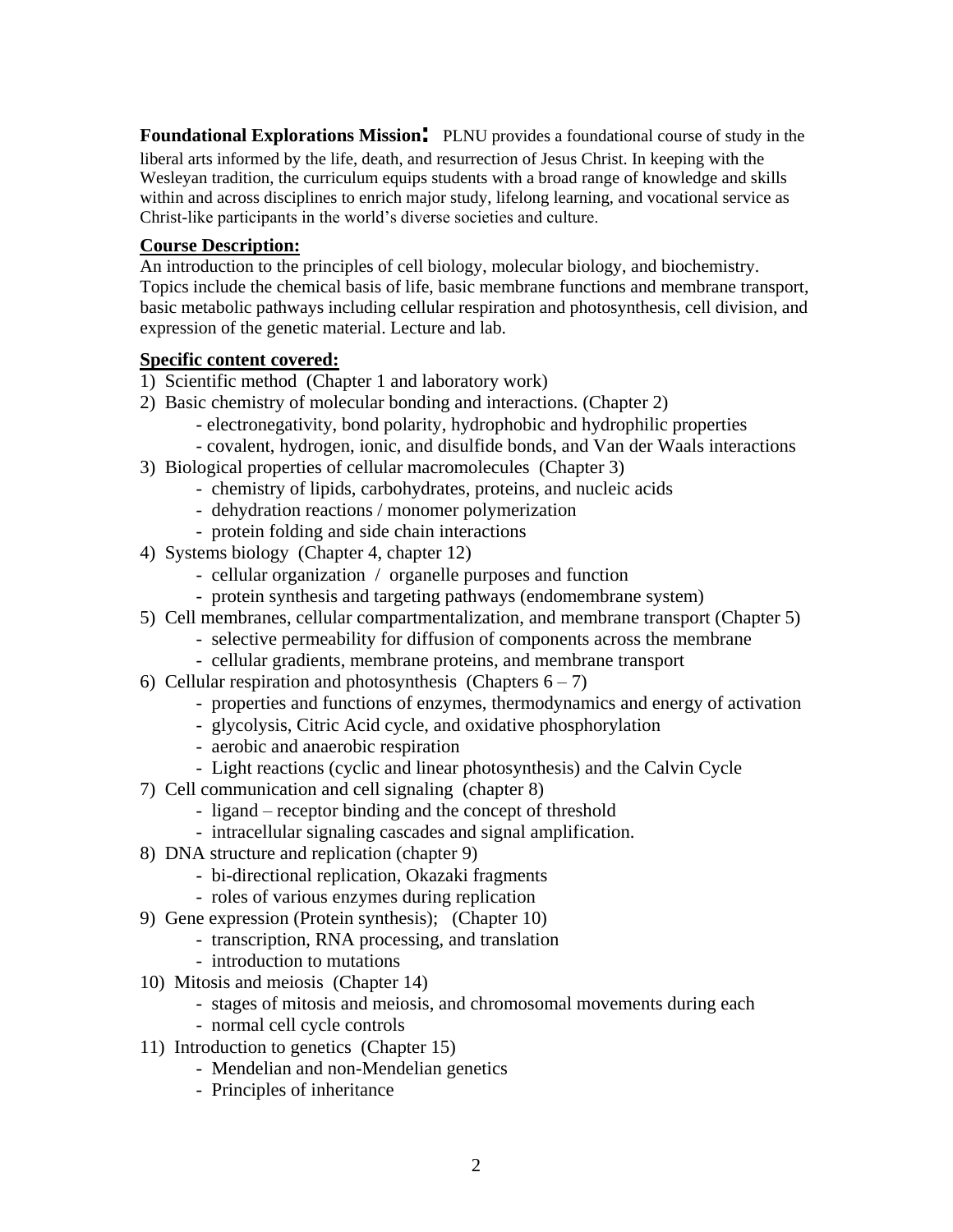## **Course Credit Hour Information:**

In the interest of providing sufficient time to accomplish the stated Course Learning Outcomes, this class meets the PLNU credit hour policy for a 4 unit class delivered over 15 weeks. It is anticipated that students will spend a minimum of 37.5 participation hours per credit hour on their coursework. For this course, students will spend an estimated 150 total hours meeting the course learning outcomes. The time estimations are provided in the Canvas modules.

# **Evaluation and grading:**

| Point breakdown (tentative; may be altered slightly) |      |
|------------------------------------------------------|------|
| 3 midterm exams                                      | 38%  |
| 1 final exam                                         | 17%  |
| SmartBook assignments and other homework             | 10%  |
| peer teaching assignments / Team Learning activities | 10%  |
| Laboratory grade                                     | 20%  |
| Class attendance and participation                   | 5%   |
| <b>TOTAL</b>                                         | 100% |

*Exams* – While Bio2010 can be taken as a course that meets the Foundational Explorations requirement for science, and is a requirement for the allied health sciences, it is most commonly the first Biology course for students with declared majors in Biology or Biology-Chemistry. The content and concepts introduced in this course are foundational to virtually all subsequent courses in the program, thus it is essential that you maximize retention of the content and concepts beyond the exams.

There will 3 midterms  $(\sim 100 \text{ pts each})$  and a final exam  $(\sim 150 \text{ pts})$ . Each exam will consist of multiple choice and short answer questions and/or calculation problems. All of science is cumulative such that scientific knowledge must build and expand upon previous knowledge. The same is true when learning science, you must remember and apply all that you have previously learned in order to completely understand and apply newer material. Thus, although the focus of each midterm will be on recent material, each should be thought of as a cumulative exam.

**If you have a conflict with an exam date/time, you must let the instructor know well in advance.** Makeup exams will be at the discretion of the instructor.

## **The final exam must be taken at the scheduled place and time.**

*Homework:* -- Homework, including the SmartBook assignments, will be assigned periodically throughout the semester. Late work will lose 20% per late class up to 1 week late (3 classes) at which point a 0 will be given.

*SmartBook assignments* **10 x ~10 - 15 pts each** – Your textbook comes with excellent, individualized learning tools to help you master the material.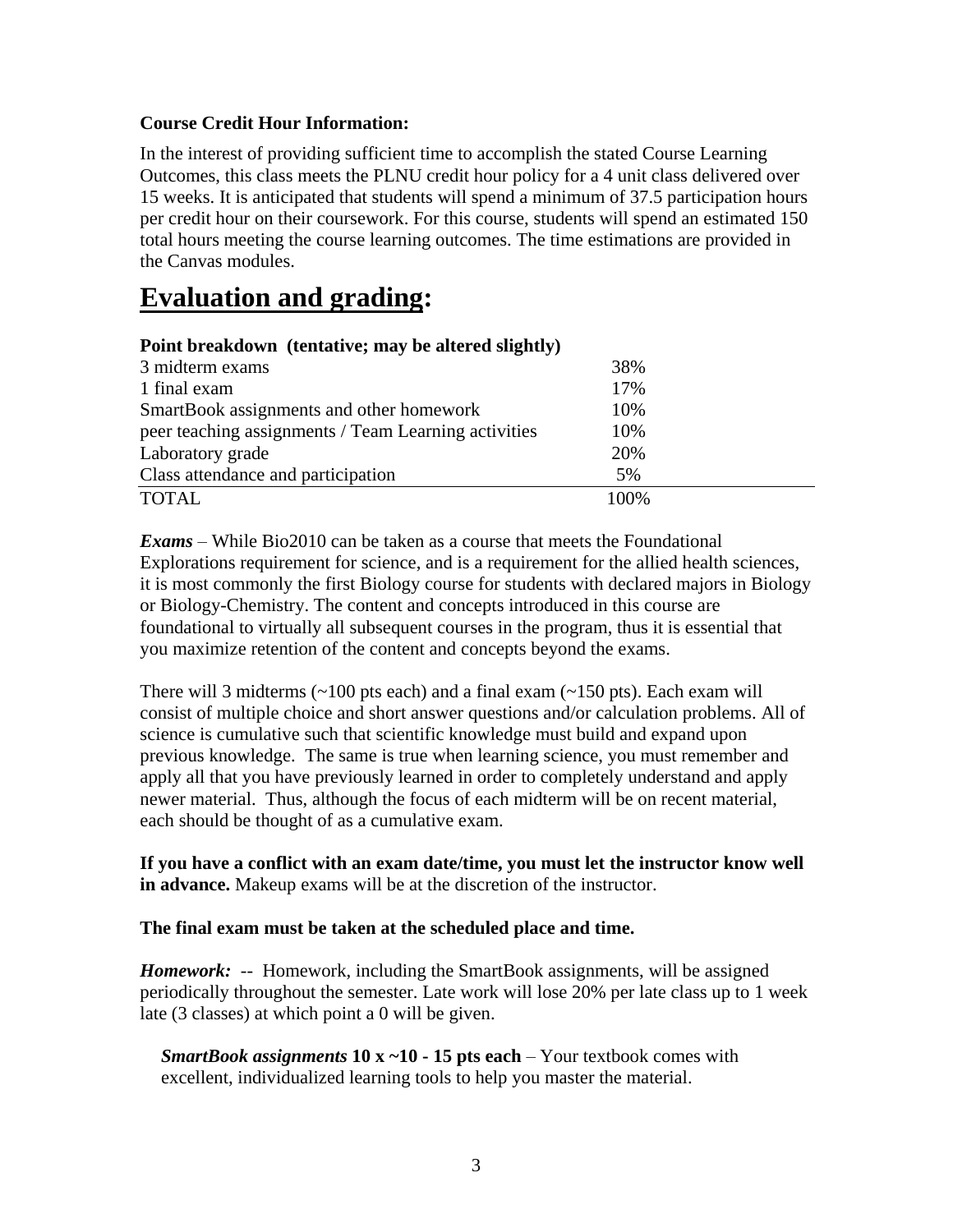To hold students accountable for the assigned reading, SmartBook assignments are on assigned reading that we have not yet covered in class. Having already been introduced to key terms and concepts, we will be ready to work together and focus on concepts and application of knowledge in class. There are also optional practice work through SmartBook that I have designed to provide additional opportunities to practice applying key concepts. These mirror concepts and higher order learning assessment that you will see in exams.

*Peer teaching* – Teaching is a great way to learn. On some days, for 10 - 15 minutes at the beginning of class, we will break into peer groups, where one student in the group will teach the others a particular topic, usually describing a key historical experiment that has allowed us to understand current biology related to our course. Topics are listed in the tentative course schedule. **The teaching student will be required to turn in their teaching slides / outline of the topic.** Points are awarded according to the degree of preparedness, student evaluations, and the quality of the study guide / outline. **You are allowed to swap weeks with another student in your group, assuming you both agree, but you must inform me of the swap ahead of time.** 

*Team Activities:* On some days, we will do Team Activities to practice higher level learning and application. The topic is listed in the schedule. Each student is responsible for reading and preparing any background materials in advance. There may be a short, individual quiz taken on the material prior to the activity to ensure that students are completing the required background work.

*Laboratory experience* – An essential part of any science curriculum is hands-on experience in the lab. The Bio210 lab is designed to expose the student to some of the essential tools of the scientist in a safe, controlled environment. Please see the separate lab syllabus for details. *Note that there will be alternating weeks for some labs in order to maintain safe social distancing during the lab.*

*Class participation* **-** Class attendance and participation will be based on iClicker Reef participation, attitude, and preparation / contribution in peer teaching and group activities. *This is true for both in-class participation and participation while you are attending the course online.*I require **iclicker Reef** and have questions throughout the course that are answered through this polling method. **Generally I am looking for thought and participation, not whether or not you answered the question correctly**. **Everyone must have their own iClicker and it must be registered with your student ID number.**

#### **Approximate grade breakdown**

|                 |        | $93-100\% = A$ |  | $90-93\% = A$ |  |
|-----------------|--------|----------------|--|---------------|--|
| $87-90\% = B+$  |        | $83-87\% = B$  |  | $80-83\% = B$ |  |
| $77-80\% = C+$  |        | $73-77\% = C$  |  | $70-73\% = C$ |  |
| 67-70%          | $=$ D+ | $63-67\% = D$  |  | $60-63\% = D$ |  |
| $\leq 59\%$ = F |        |                |  |               |  |

*A minimum grade of C in this course is required to advance to Genetics. (A grade of C - (C minus) or lower is not acceptable for advancement to Genetics.)*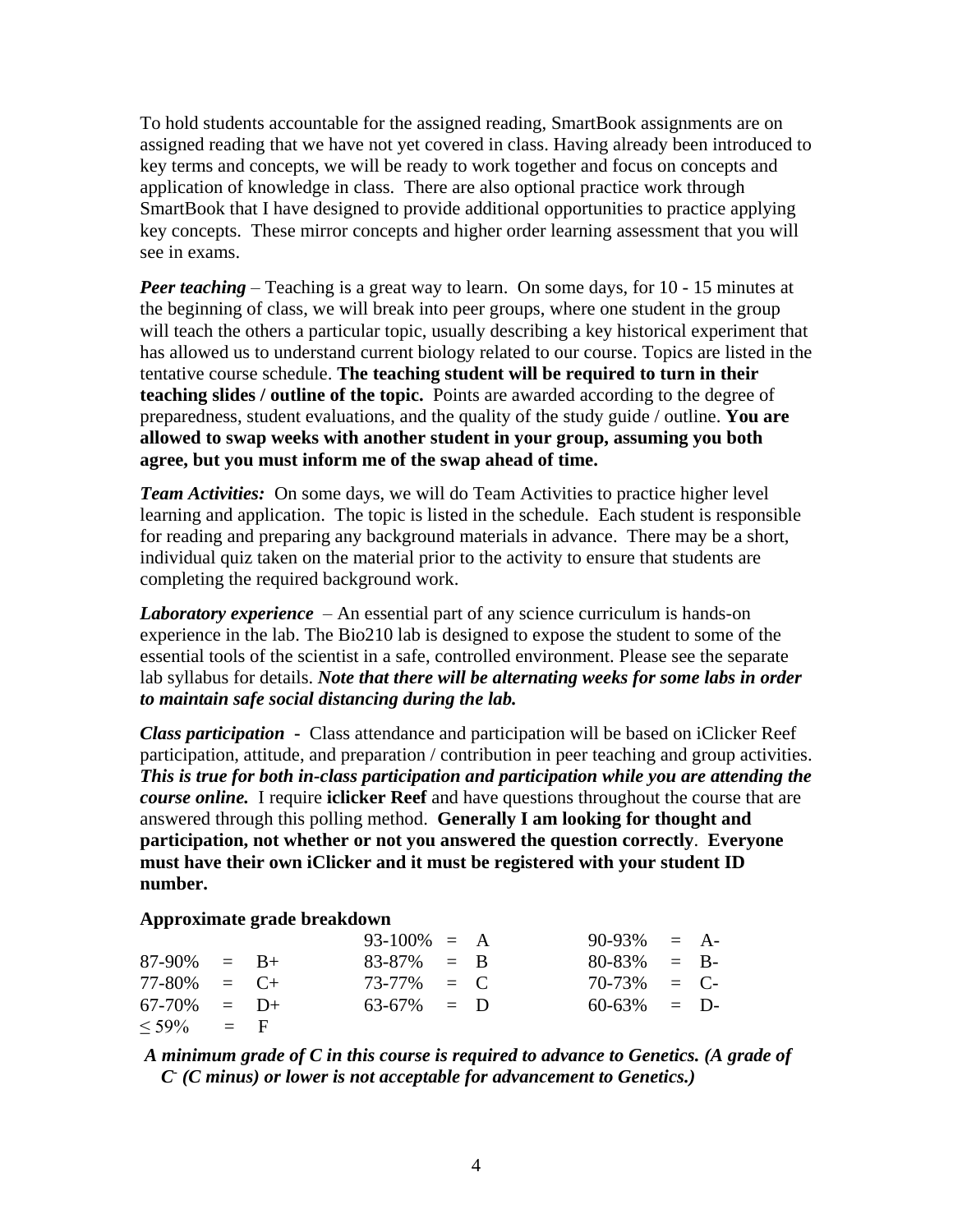**Respect** for one another and for the instructor is essential for an effective classroom environment. You are expected to show respect to your classmates and instructors by:

- listening when others are speaking,
- refraining from discussing non-related issues during class,
- Respecting the opinions of others, even when you disagree.

Behavior intended to embarrass or ridicule others will not be tolerated.

## **Tips for reading a textbook**:

- Keep the big picture in mind. Before reading, look at chapter organization. Read the subheadings and get a feel for the breadth and arrangement of topics covered.
- Go over the figures and special topics sections very closely. Be sure you can explain the "take-home message" and main ideas of each. These are critical to understanding biology and should not be considered "pages to skip".
- Highlight words, phrases, and statements you know you will want to find again.
- Write comments to yourself that will help you study the material later.
- When you've finished a chapter, sometime before the exam, create a study guide that outlines the contents. This can then serve as a checklist for future studying.
- Your book has online materials that are very useful to help you learn; animations, videos, practice tests and quizzes, etc. Use these online resources.

#### **PLNU COPYRIGHT POLICY**

Point Loma Nazarene University, as a non-profit educational institution, is entitled by law to use materials protected by the US Copyright Act for classroom education. Any use of those materials outside the class may violate the law.

## **PLNU ACADEMIC HONESTY POLICY**

Students should demonstrate academic honesty by doing original work and by giving appropriate credit to the ideas of others. Academic dishonesty is the act of presenting information, ideas, and/or concepts as one's own when in reality they are the results of another person's creativity and effort. A faculty member who believes a situation involving academic dishonesty has been detected may assign a failing grade for that assignment or examination, or, depending on the seriousness of the offense, for the course. Faculty should follow and students may appeal using the procedure in the university Catalog. See [Academic Policies](http://catalog.pointloma.edu/content.php?catoid=18&navoid=1278) for definitions of kinds of academic dishonesty and for further policy information.

## **PLNU ACADEMIC ACCOMMODATIONS POLICY**

While all students are expected to meet the minimum standards for completion of this course as established by the instructor, students with disabilities may require academic adjustments, modifications or auxiliary aids/services. At Point Loma Nazarene University (PLNU), these students are requested to register with the Disability Resource Center (DRC), located in the Bond Academic Center. [\(DRC@pointloma.edu](mailto:DRC@pointloma.edu) or 619-849-2486). The DRC's policies and procedures for assisting such students in the development of an appropriate academic adjustment plan (AP) allows PLNU to comply with Section 504 of the Rehabilitation Act and the Americans with Disabilities Act. Section 504 (a) prohibits discrimination against students with special needs and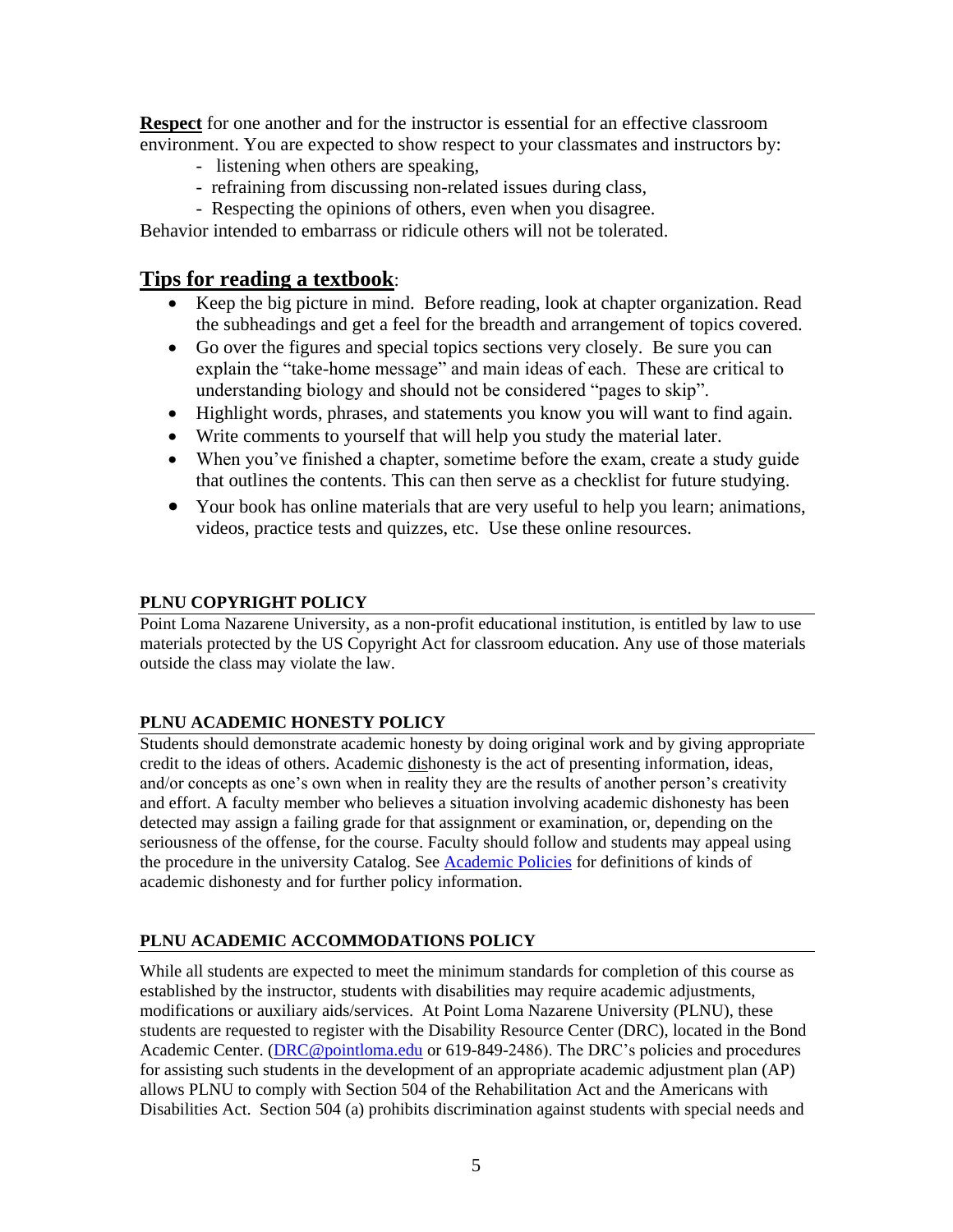guarantees all qualified students equal access to and benefits of PLNU programs and activities. After the student files the required documentation, the DRC, in conjunction with the student, will develop an AP to meet that student's specific learning needs. The DRC will thereafter email the student's AP to all faculty who teach courses in which the student is enrolled each semester. The AP must be implemented in all such courses.

If students do not wish to avail themselves of some or all of the elements of their AP in a particular course, it is the responsibility of those students to notify their professor in that course. PLNU highly recommends that DRC students speak with their professors during the first two weeks of each semester about the applicability of their AP in that particular course and/or if they do not desire to take advantage of some or all of the elements of their AP in that course.

## **PLNU ATTENDANCE AND PARTICIPATION POLICY**⍟

Regular and punctual attendance at all **synchronous** class sessions is considered essential to optimum academic achievement. If the student is absent for more than 10 percent of class sessions (virtual or face-to-face), the faculty member will issue a written warning of deenrollment. If the absences exceed 20 percent, the student may be de-enrolled without notice until the university drop date or, after that date, receive the appropriate grade for their work and participation. In some courses, a portion of the credit hour content will be delivered **asynchronously** and attendance will be determined by submitting the assignments by the posted due dates. See [Academic Policies](https://catalog.pointloma.edu/content.php?catoid=46&navoid=2650#Class_Attendance) in the Undergraduate Academic Catalog. If absences exceed these limits but are due to university excused health issues, an exception will be granted.

#### **Asynchronous Attendance/Participation Definition**

A day of attendance in asynchronous content is determined as contributing a substantive note, assignment, discussion, or submission by the posted due date. Failure to meet these standards will result in an absence for that day. Instructors will determine how many asynchronous attendance days are required each week.

## **SPIRITUAL CARE**

Please be aware PLNU strives to be a place where you grow as whole persons. To this end, we provide resources for our students to encounter God and grow in their Christian faith.

If students have questions, a desire to meet with the chaplain or have prayer requests you can contact the [Office of Spiritual Development](https://www.pointloma.edu/offices/spiritual-development)

## **USE OF TECHNOLOGY**⍟

In order to be successful in the online environment, you'll need to meet the minimum technology and system requirements; please refer to the *[Technology and System Requirements](https://help.pointloma.edu/TDClient/1808/Portal/KB/ArticleDet?ID=108349)* information. Additionally, students are required to have headphone speakers compatible with their computer available to use. If a student is in need of technological resources please contact [student-tech](mailto:student-tech-request@pointloma.edu)[request@pointloma.edu.](mailto:student-tech-request@pointloma.edu)

Problems with technology do not relieve you of the responsibility of participating, turning in your assignments, or completing your class work.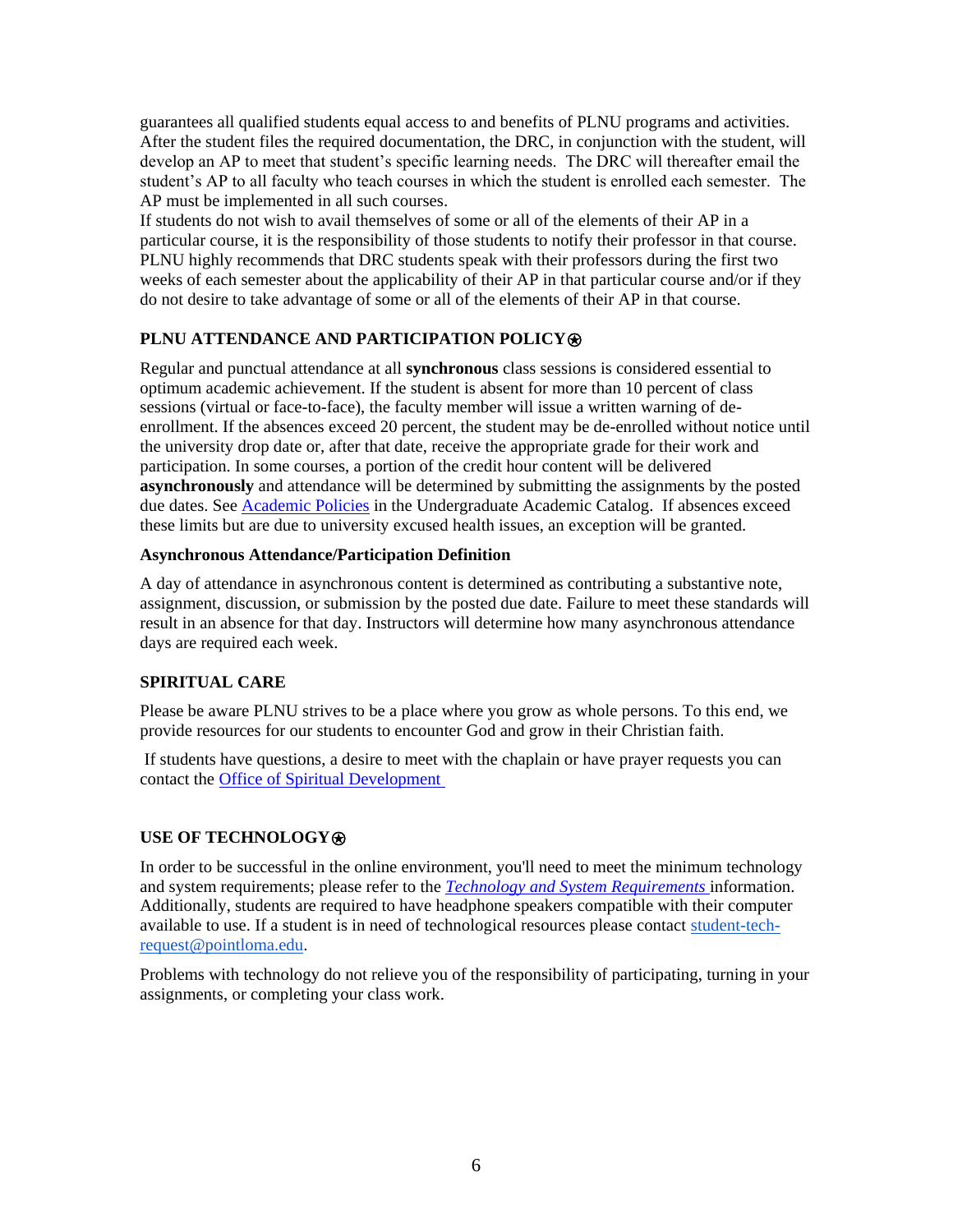## **Dorrell Fall Schedule**

| Time<br>7:30 | Monday               | <b>Tuesday</b>       | Wednesday                                                   | <b>Thursday</b>     | Friday                        |
|--------------|----------------------|----------------------|-------------------------------------------------------------|---------------------|-------------------------------|
|              |                      |                      |                                                             |                     |                               |
| 8:00         |                      |                      |                                                             |                     |                               |
| 8:30<br>9:00 |                      |                      |                                                             | Bio3050:            | <b>Office hours</b>           |
| 9:45         | Chapel               |                      | Chapel                                                      | Advanced            | Chapel                        |
| 10:00        | $9:45 - 10:30$       |                      | $9:45 - 10:30$                                              | <b>Cell Biology</b> | $9:45 - 10:30$                |
| 10:30        |                      | At The Lowy          |                                                             | lab                 |                               |
|              | <b>Office hours</b>  | Medical              | <b>Office hours</b>                                         |                     |                               |
| 11:00        |                      | Research             |                                                             |                     |                               |
| 11:30        |                      | Institue for         | <b>Faculty lunch</b>                                        |                     |                               |
| 12:00        | <b>Bio3050</b>       | research (CAN        | <b>Bio3050</b>                                              |                     | <b>Bio3050</b>                |
| 12:30        | <b>Advanced Cell</b> | <b>BE REACHED</b>    | <b>Advanced Cell</b>                                        |                     | <b>Advanced Cell</b>          |
| 1:00         |                      | <b>BY EMAIL OR</b>   |                                                             |                     |                               |
| 1:30         | Bio2010 Cell         | <b>PHONE (858-</b>   | Bio2010 Cell                                                |                     | Bio2010 Cell                  |
| 2:00         | <b>Biology and</b>   | 249-7108)            | <b>Bio and</b>                                              |                     | <b>Bio and</b>                |
| 2:30         | Biochemistry         | <b>FOR</b>           | <b>Biochem</b>                                              |                     | <b>Biochem</b>                |
| 3:00         | Bio2010L Cell        | <b>EMERGENCIES</b> ) | office hours /                                              | <b>Bio2010 Lab,</b> | <b>Office hours</b>           |
| 3:30         | <b>Biology and</b>   |                      | faculty meetings                                            | section 2           | /committee<br>meetings (email |
| 4:00         | Biochemistry         |                      | (email me to                                                |                     | me to inquire                 |
| 4:30         | lab                  |                      | inquire about my<br>availability)                           |                     | about my                      |
| 5:00         | (section 1)          |                      |                                                             |                     | availability)                 |
| 5:30<br>6:00 |                      |                      |                                                             |                     |                               |
|              |                      |                      |                                                             |                     |                               |
| 7:00         |                      |                      |                                                             |                     |                               |
|              |                      |                      |                                                             |                     |                               |
| 8:00         |                      |                      |                                                             |                     |                               |
| 9:00         |                      |                      |                                                             |                     |                               |
|              |                      |                      |                                                             |                     |                               |
|              |                      |                      | ** Office hours also available by appointment or drop-in ** |                     |                               |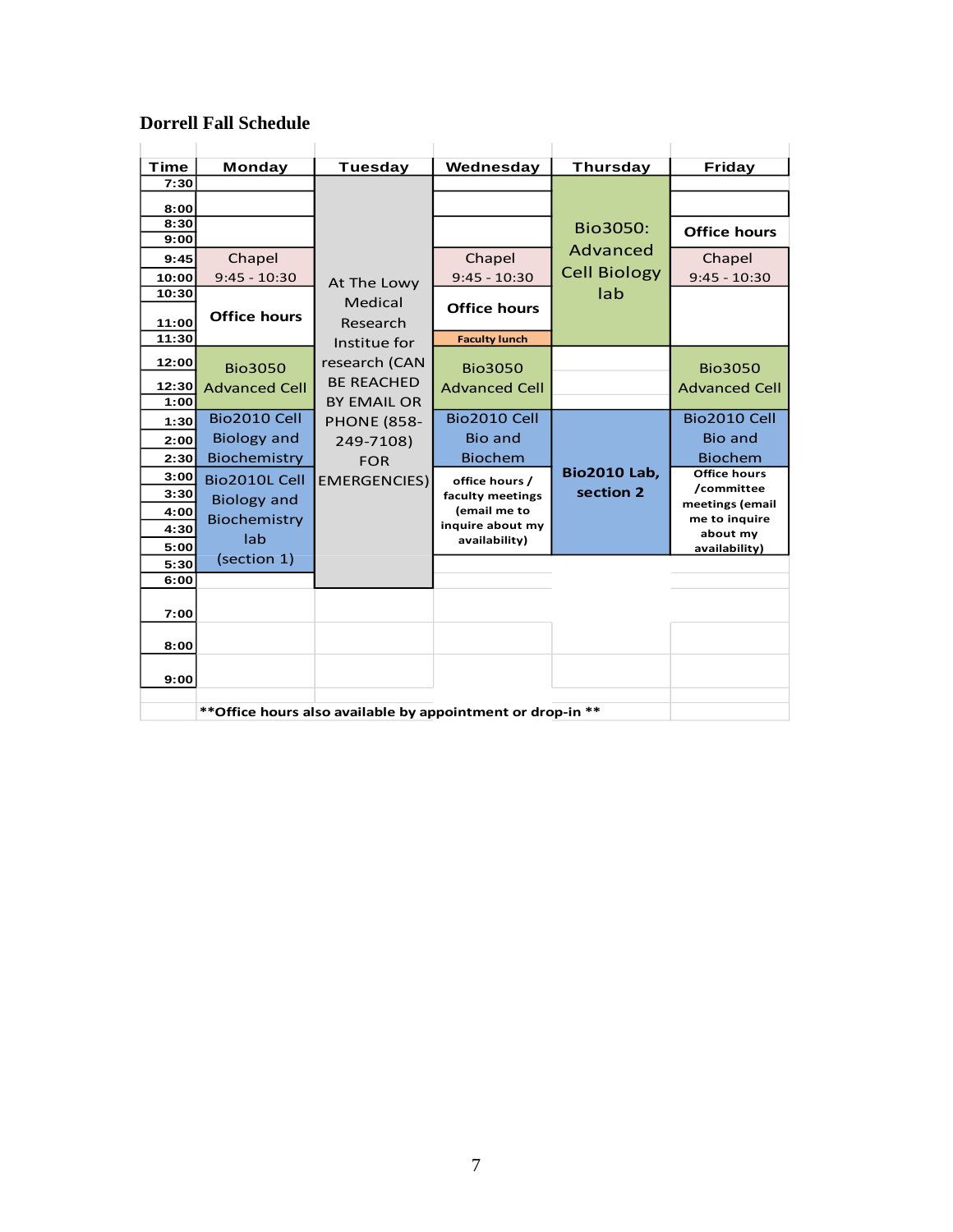## **Tentative Class Schedule:**

| Week                        | $\bf{day}$ | <b>Topic (tentative)</b>                                                                                  | Pre-class video                                                       | <b>Assignment due</b>                                                                                                                                                                                       |
|-----------------------------|------------|-----------------------------------------------------------------------------------------------------------|-----------------------------------------------------------------------|-------------------------------------------------------------------------------------------------------------------------------------------------------------------------------------------------------------|
|                             | Mon<br>(A) | Syllabus and course<br>introduction                                                                       | Course introduction<br>video                                          |                                                                                                                                                                                                             |
| Week 1<br>(Aug.<br>$17-21)$ | Wed<br>(S) | Ch. 1; Scientific method;<br>hypotheses vs.<br>predictions. Dependent<br>and independent<br>variables     | Scientific methods;<br>the basics                                     |                                                                                                                                                                                                             |
|                             | Fri<br>(S) | Ch. 1; Data statistics and<br>scientific testing                                                          | Data graphs and<br>statistics / design a<br>Covid-19 vaccine<br>trial |                                                                                                                                                                                                             |
|                             | Mon<br>(A) | Ch. 2; Valence and<br>chemical bonding                                                                    | Scale in biology $\&$<br>the periodic table                           | Connect; SmartBook Ch. 2 (due<br>before class)                                                                                                                                                              |
| Week 2<br>(Aug.<br>$24-28$  | Wed<br>(S) | Ch. 2; Electronegativity<br>and polar covalent bonds                                                      | Intro to the basics<br>of electronegativity                           |                                                                                                                                                                                                             |
|                             | Fri<br>(S) | Ch. 3; Macromolecules;<br>lipids and carbohydrates                                                        | Polymerization of<br>biological<br>macromolecules                     |                                                                                                                                                                                                             |
|                             | Mon<br>(A) | Ch. 3; peptide bonds,<br>amino acids, and proteins                                                        | Functions and<br>characteristics of<br>proteins                       | Connect; SmartBook Ch. 3 (due<br>before class)                                                                                                                                                              |
| Week 3                      | Wed<br>(S) | Ch. 3; Protein structure                                                                                  | Intro to protein<br>structure                                         |                                                                                                                                                                                                             |
| (Aug.<br>$31 -$<br>Sept. 4) | Fri<br>(S) | Ch. 3; Molecular<br>structure<br>Team activity #1.<br>Possible pre-activity quiz<br>on chapter 3 concepts |                                                                       | Molecular modeling part 1<br>(assignment on canvas) due<br>before class.<br>Peer teaching #1 (Feature Invest.,<br>Pgs 51-53). Peers #1 teaching.<br>Copy of slides / handout due on<br>canvas before class. |
| Week 4<br>(Sept.<br>$7-11)$ | Mon<br>(A) | Ch. 4; Genomes and<br>proteomes                                                                           | Cell theory & basic<br>properties of cells                            | Connect; SmartBook Ch. 4 (due<br>before class)                                                                                                                                                              |
|                             | Wed<br>(S) | Ch. 4; Organelles and<br>protein targeting                                                                | Major aspects of<br>organelles                                        | Organelle matrix (assignment on<br>canvas) due before class                                                                                                                                                 |
|                             | Fri<br>(A) | Exam #1; Chapters $1-4$                                                                                   |                                                                       |                                                                                                                                                                                                             |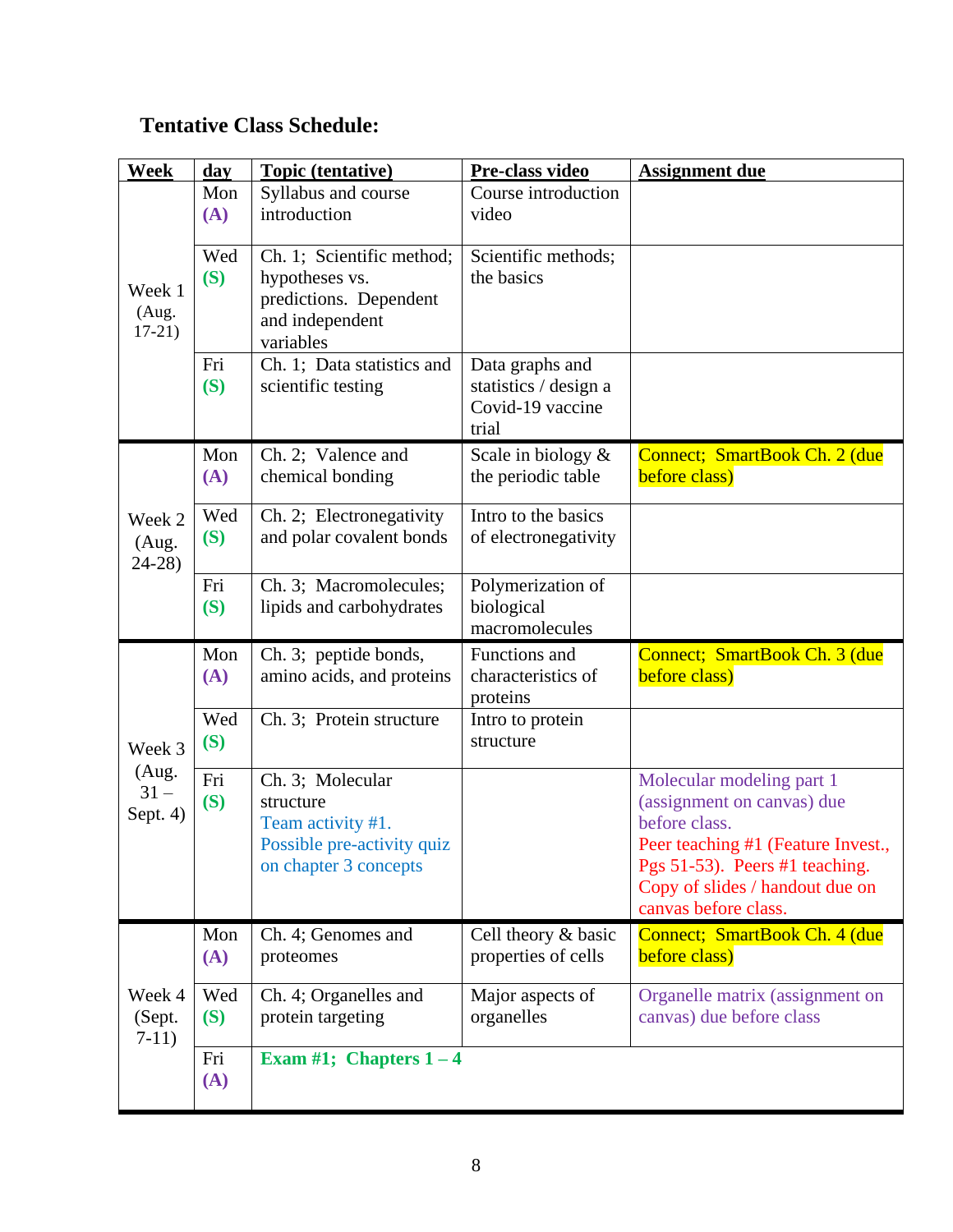|                                      | Mon<br>(A) | Ch. 5; Membrane<br>fluidity, selective<br>permeability, and<br>membrane proteins                                                         | General membrane<br>structure and the<br>fluid mosaic model      | Connect; SmartBook Ch. 5 (due<br>before class)                                                                                                                                                                      |
|--------------------------------------|------------|------------------------------------------------------------------------------------------------------------------------------------------|------------------------------------------------------------------|---------------------------------------------------------------------------------------------------------------------------------------------------------------------------------------------------------------------|
| Week 5<br>(Sept.<br>$14-18$          | Wed<br>(S) | Ch. 5; Channels and<br>membrane transport                                                                                                | Osmosis                                                          |                                                                                                                                                                                                                     |
|                                      | Fri<br>(S) | Finish Ch. 5 concepts<br>Team activity #2; review<br>of exam 1.                                                                          |                                                                  | Molecular modeling #2;<br>aquaporin (assignment in canvas)<br>due before class<br>Peer teaching #2 (Feature Invest.,<br>Pgs 107-109). Peers #2 teaching.<br>Copy of slides / handout due on<br>canvas before class. |
|                                      | Mon<br>(A) | Ch. 6; Coupled transport,<br>endergonic vs. exergonic<br>reactions.                                                                      | Laws of<br>thermodynamics<br>and potential vs.<br>kinetic energy | Connect; SmartBook Ch. 6 (due<br>before class)                                                                                                                                                                      |
| Week 6<br>(Sept.<br>$21-25$          | Wed<br>(S) | Ch. 6; Enzymes and<br>cellular energy diagrams                                                                                           | Introduction to<br>enzymes                                       |                                                                                                                                                                                                                     |
|                                      | Fri<br>(S) | Ch. 6; Oxidative<br>phosphorylation                                                                                                      | Introduction to<br>cellular respiration                          | <b>Bioethics 1 discussion</b><br>(assignment and discussion board<br>on canvas). Due by midnight                                                                                                                    |
|                                      | Mon<br>(A) | Ch. 6; Glycolysis and<br>Tricarboxylic Acid<br>(TCA) Cycle                                                                               | Oxidation /<br>reduction reactions<br>and energy                 | Oxidation of glucose matrix<br>(review; not graded)                                                                                                                                                                 |
| Week 7<br>(Sept.<br>$28 -$<br>Oct. 2 | Wed<br>(S) | Ch. 6; Fermentation and<br>Cell respiration activity<br>Team Activity #3;<br><b>Fermentation and Cell</b><br><b>Respiration activity</b> | Electron transport<br>train review video                         | Bioethics 1 discussion (responses<br>to peers on discussion board due).                                                                                                                                             |
|                                      | Fri<br>(S) | Team Activity #3;<br>(cont.)<br>Catch-up & Review for<br>$exam$ #2                                                                       |                                                                  | Peer teaching #3 (Feature Invest.,<br>Pgs 143-145). Peers #3 teaching.<br>Copy of slides / handout due on<br>canvas before class.                                                                                   |
|                                      | Mon<br>(A) | Exam #2; Chapters $5-6$                                                                                                                  |                                                                  |                                                                                                                                                                                                                     |
| Week 8<br>(Oct.<br>$5-9)$            | Wed<br>(S) | Ch. 7; Photosynthesis;<br>light reactions (linear and<br>cyclic)                                                                         | Introduction to<br>photosynthesis                                | Connect; Ch. 7 (due before class)                                                                                                                                                                                   |
|                                      | Fri<br>(S) | Ch. 7; Photosynthesis;<br>Calvin cycle and<br>generating sugars                                                                          |                                                                  |                                                                                                                                                                                                                     |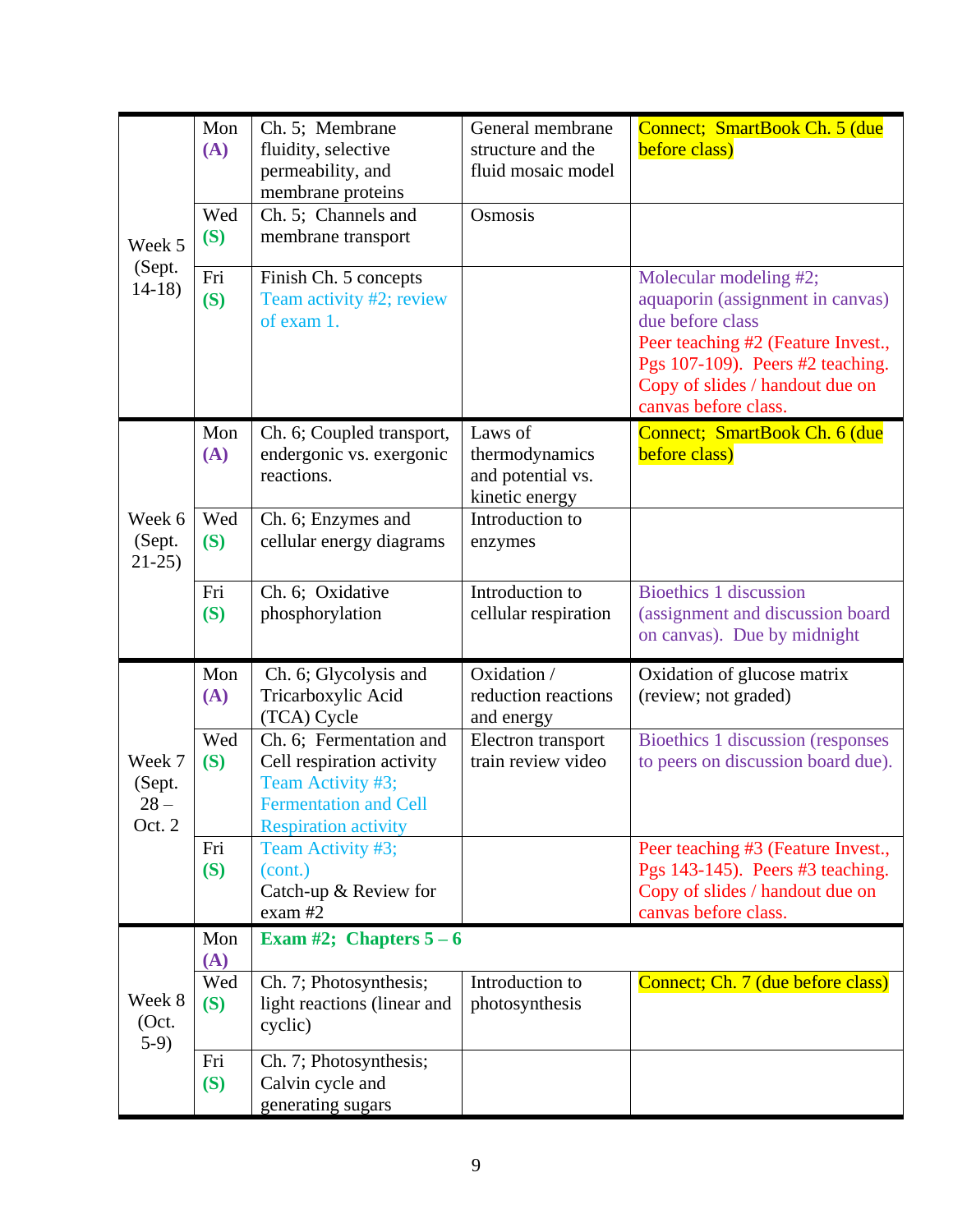|                                | Mon<br>(A) | Ch. 8; threshold and cell<br>signaling concepts                               | Introduction to cell<br>signaling; leptin                  | Connect; SmartBook Ch. 8 (due<br>before class)                                                                                    |
|--------------------------------|------------|-------------------------------------------------------------------------------|------------------------------------------------------------|-----------------------------------------------------------------------------------------------------------------------------------|
| Week 9<br>(Oct.<br>$12-16$     | Wed<br>(S) | Ch. 8; Signaling cascades<br>and secondary<br>messengers                      | 5 modes of cell<br>signaling                               |                                                                                                                                   |
|                                | Fri<br>(S) | Team Activity #4;<br>Identifying DNA as the<br>genetic material               | Griffith's<br>experiments                                  |                                                                                                                                   |
| Week                           | Mon<br>(A) | Ch. 9; Semi-conservative<br>replication and Meselson<br>and Stahl experiments | The structure of the<br>DNA helix                          | Connect; SmartBook Ch. 9 (due<br>before class)                                                                                    |
| 10<br>(Oct.<br>$19-23$         | Wed<br>(S) | Ch. 9; DNA polymerase<br>restrictions and bi-<br>directional synthesis        | How to make<br>replication rapid                           |                                                                                                                                   |
|                                | Fri<br>(S) | Bi-directional synthesis<br>activity                                          | Mutations and<br>proofreading                              |                                                                                                                                   |
|                                | Mon<br>(A) | Exam #3; Chapters $8-9$                                                       |                                                            |                                                                                                                                   |
| Week<br>11<br>(Oct.<br>$26-30$ | Wed<br>(S) | Team Activity #5;<br><b>Introduction to Molecular</b><br><b>Biology</b>       |                                                            |                                                                                                                                   |
|                                | Fri<br>(S) | Ch. 10; Transcription                                                         | Overview of central<br>dogma and gene<br>expression stages |                                                                                                                                   |
|                                | Mon<br>(A) | Ch. 10; Transcription<br>and translation                                      | RNA processing                                             | Connect; SmartBook Ch. 10 (due<br>before class)                                                                                   |
| Week<br>12<br>(Nov.            | Wed<br>(S) | Ch. 10; Translation                                                           | EPA sites in<br>translation                                | <b>Introduction to Molecular</b><br>Biology assignment (in-class and<br>additional homework) due prior<br>to class                |
| $2-6)$                         | Fri<br>(S) | Ch. 10; Catch-up and<br>discuss mutations                                     | Mutations and<br>effects on<br>phenotype                   | Peer teaching #4 (Feature Invest.,<br>Pgs 218-220). Peers #4 teaching.<br>Copy of slides / handout due on<br>canvas before class. |
|                                | Mon<br>(A) | Ch. 14; Chromosomes<br>and sister chromatids                                  | Karyotyping                                                | Connect; SmartBook Ch. 14 (due<br>before class)                                                                                   |
| Week<br>13<br>(Nov.            | Wed<br>(S) | Ch. 14; Cell, cycle,<br>cancer, and mitosis                                   | Overview of cell<br>cycle and CDKs                         |                                                                                                                                   |
| $9-13)$                        | Fri<br>(S) | Ch. 14; Meiosis                                                               | Overview of<br>meiosis                                     | Creating a need for meiosis (due<br>before class)                                                                                 |